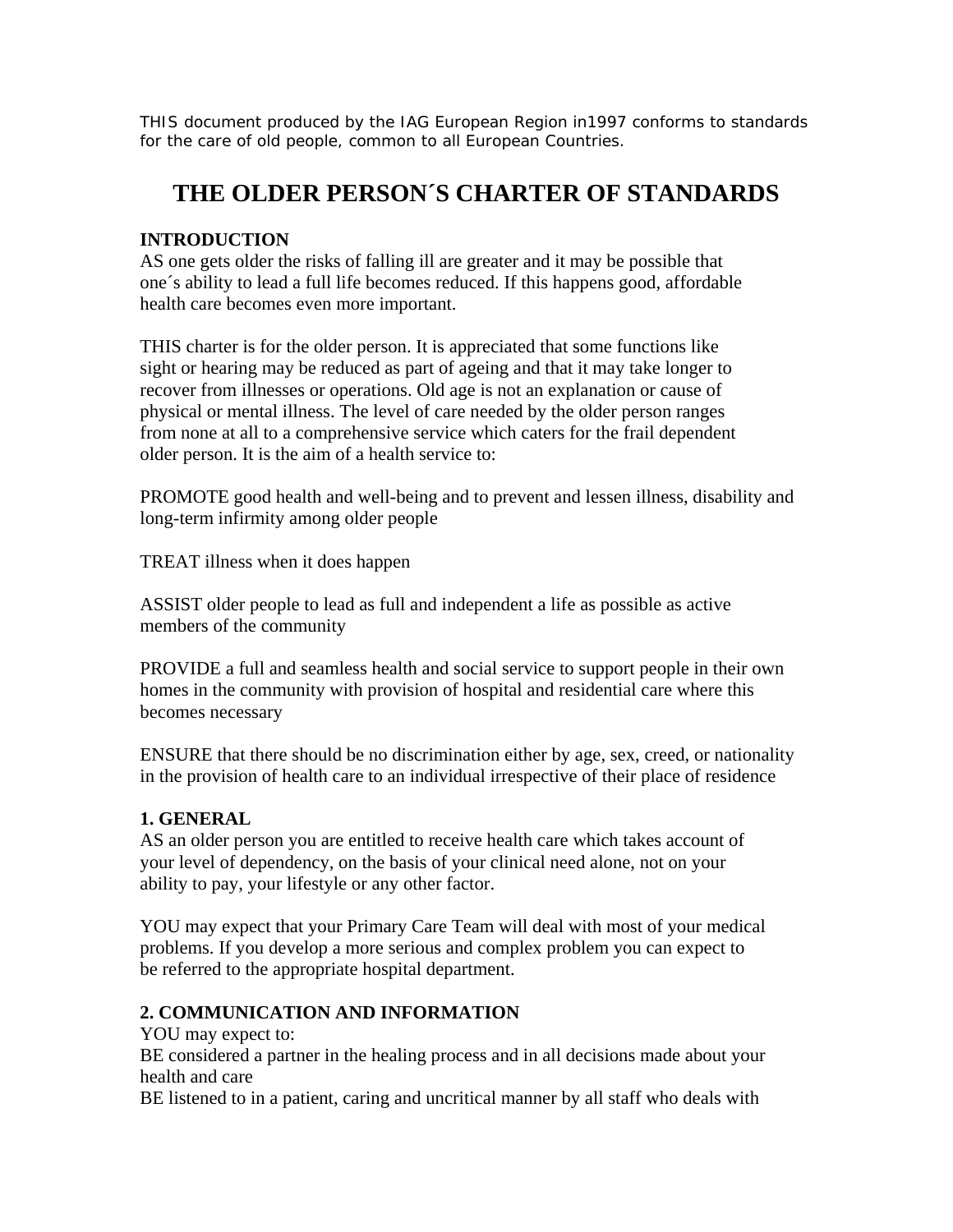you

BE represented by a relative, friend or helper if you have difficulty in communicating or understanding the health care staffs communications with you

HAVE facilities available to make communication easier if you are either hard of hearing or have difficulty with your sight

BE told in a clear and sensitive manner about your medical problems

HAVE the diagnosis in writing if you wish

BE fully informed about the treatment options including risk related to your condition RECEIVE information regarding your illness before your relatives do, unless your illness makes this impossible

HAVE access to your health records and to know that everyone is under a legal obligation to keep your records confidential

HAVE any complaint fully investigated and to get a quick written reply RECEIVE detailed information on local health and social services and on benefits HAVE easy access to support and information to help you understand and come to terms with your illness and to receive similar support for your family and friends

## **3. HEALTH PROMOTION**

YOU may expect to:

HEALTHY eating EXERCISE A health check at 65/75 years of age

## **4. DRUGS AND MEDICINES**

YOU have the right to:

BE prescribed suitable drugs and medicine for the treatment of your condition YOU can expect to:

HAVE labels that are easily readable by or to you, on your medicine containers;

HAVE your medicine stored in containers that you are able to open without difficulty;

HAVE your medicines provided in a way that helps you to remember to take them and, if necessary, for a helper or carer to give them to you.

## **5. TRANSPORT**

YOU may expect that: If you are unable to make arrangements to get to a hospital, suitable transportation will be provided

THERE will be clear sign-posting in hospitals

FACILITIES will be provided to make transfers between hospital departments as easy as possible

## **6. HEALTH PROBLEMS**

*HOSPITALS* have departments which specialize in the medical and psychiatric problems of older people. These departments go under different names, for example, Department of Medicine for the Elderly or Department of Geriatric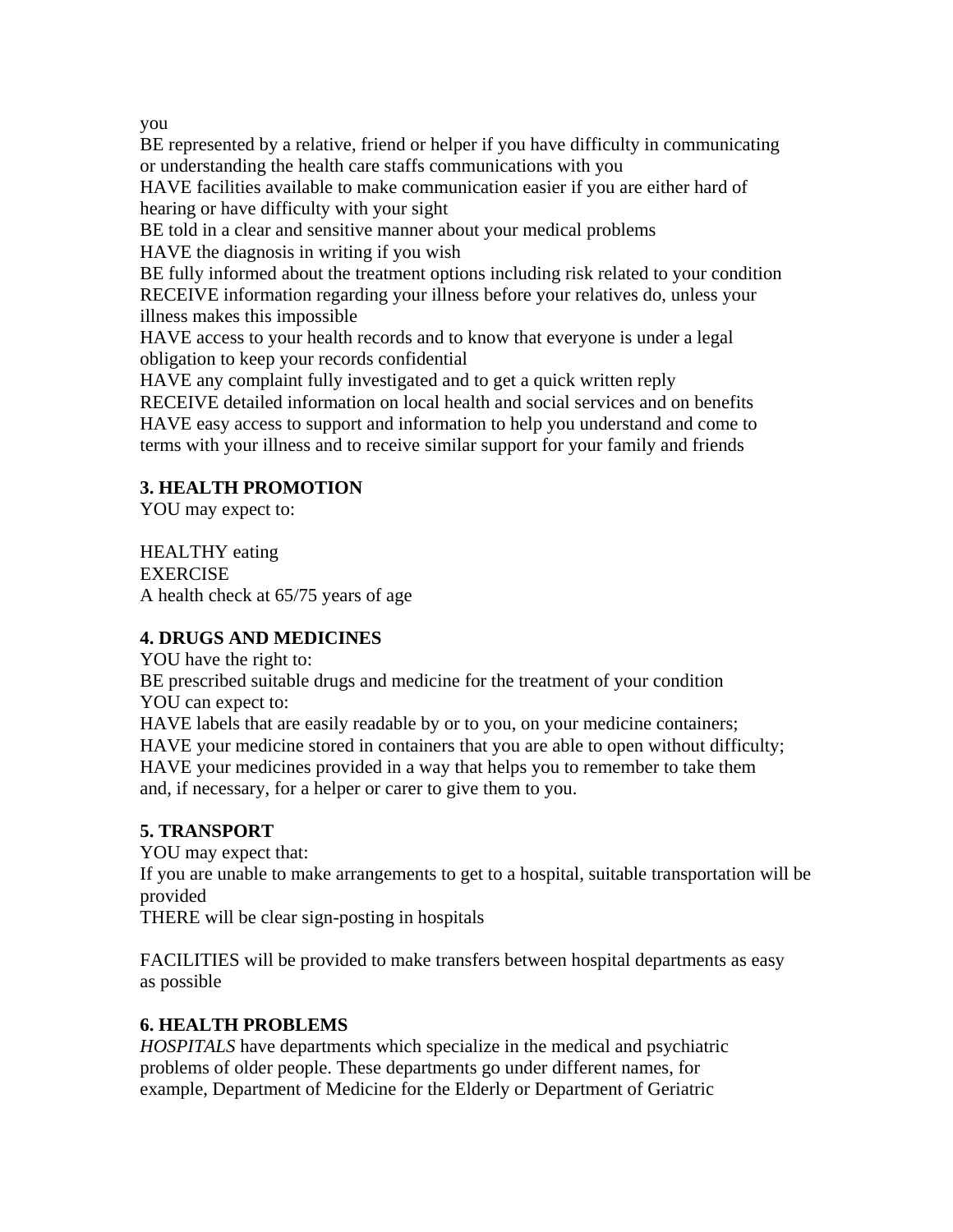Medicine, and have access to other specialists and specialized rehabilitation and support services.

#### *MEMORY PROBLEMS*

AGEING alone does not result in failing memory. If you do have problems with your memory it may be because you are ill with a treatable condition. If your memory problems are particularly difficult to cope with:

AND there is a treatable cause for this, you may expect to be referred to a Physician or a Psychiatrist with specialist knowledge of the mental problems of older people, for specialized assessment.

AND they are not curable, you and your carers may expect to receive ongoing support and advice which will be provided in a manner which is acceptable to you and those who care for you.

## *FALLS AND DECLINING MOBILITY*

AS one grows older, there is an increased risk of falling and a possibility that movement will become more difficult. If you are falling for no explainable reason, or movement becomes difficult, it may be because you have had a stroke or because you have another underlying medical condition. Many of the conditions causing your falls or failing ability to move may easily be treatable and if this is the case, you may expect:

TO have a full assessment of the cause of your condition, done by a panel of specialist staff

IF necessary, to be provided with equipment on loan and advice on its use, which will make it easier for you to move around

IF necessary, to be given assistance to get help in an emergency, for example, you could be supplied with a body-worn alarm

#### *INCONTINENCE*

IF you find it difficult to control your bladder or bowel (incontinence) it may be because you have an illness which could be treated with either medicine or by surgery. Whatever the cause of your incontinence:

YOU may expect to go to hospital for a specialized assessment of your condition IF the condition is irreversible, you can expect to be given advice and/or aids to help you to cope with your incontinence

## **7. ILLNESS**

YOU have the right to receive emergency medical treatment at any time that you may need it, either from your doctor or at a hospital accident and emergency Department.

IF your condition requires that you have to go into hospital, you may expect:

TO be cared for by the most suitable medical team for your needs in an environment tailored to meet your needs

IF necessary, to be cared for by staff who have specialized training in dealing with the complex medical problems of older persons

AN accurate diagnosis and the proper treatment of all your medical and psychiatric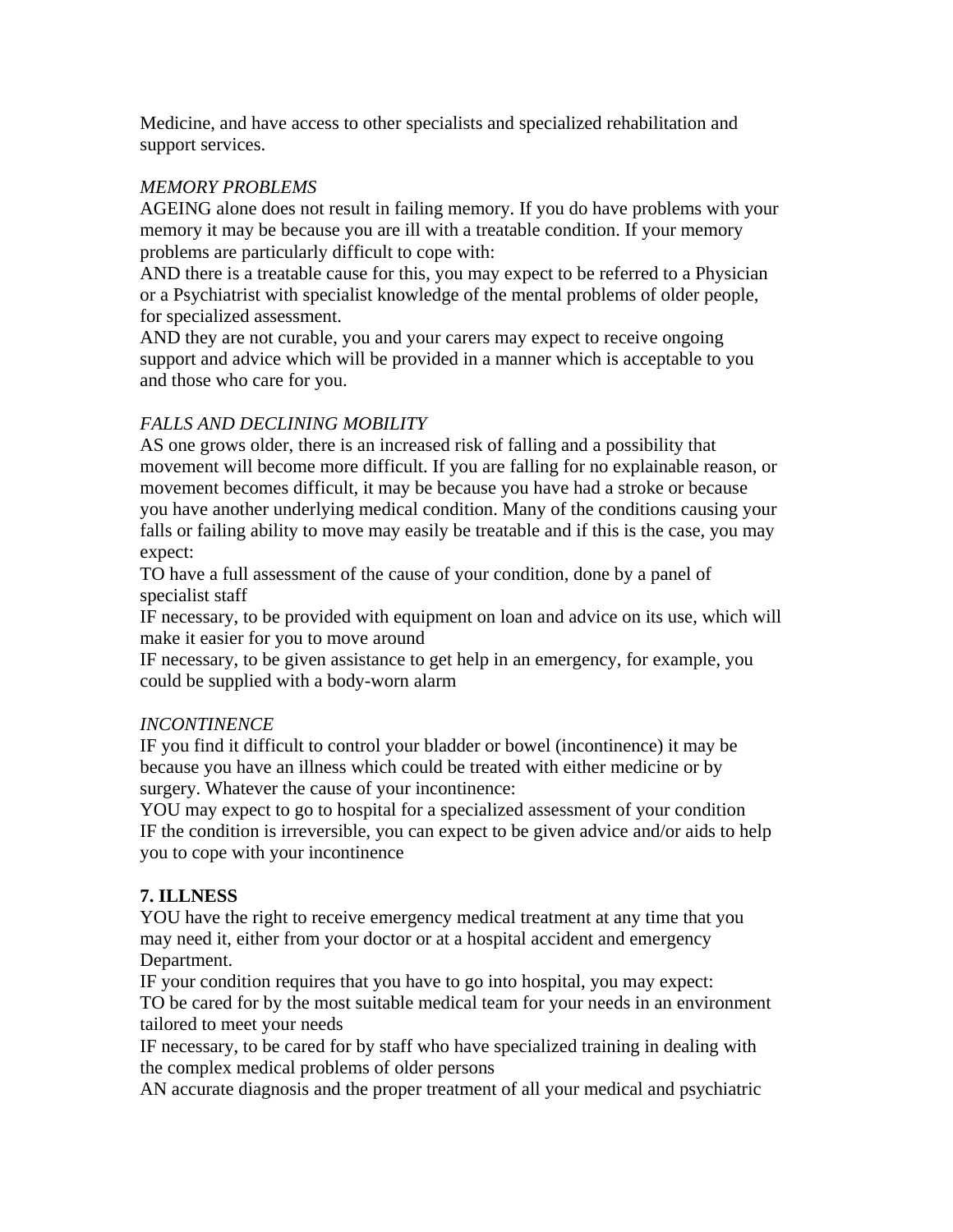problems

IF necessary, a full multi-disciplinary assessment of your condition and social needs PROPER communication between the professional who are involved with your care to ensure that the treatment of your various problems goes smoothly TO stay in hospital as long as your condition requires in-patient care and facilities

**8. RECOVERY AND REHABILITATION** 

OLDER people often need a longer period in hospital in order to recover from their illness so that they can confidently return home. If you are treated in hospital, you may expect:

TO stay in hospital until you can safely return home

IF your condition makes an independent lifestyle impossible, to have a package of social and health care support to be arranged within two weeks of your discharge assessment to support you at home

TO be treated and cared for by a multi-disciplinary team which recognizes your potential abilities and encourages (rehabilitates) you by means of exercise and other programmes so that you can return to as independent a life as possible YOUR family and other informal carers to be involved in your rehabilitation

## **9. DISCHARGE FROM HOSPITAL**

BEFORE you are discharged from hospital you can expect a decision to be made about how to meet any needs you may continue to have. Your hospital will agree arrangements with agencies such as Community Nursing Services and Local Authority Social Services Departments. You and, if you agree, your carers will be involved in making these decisions and will be kept up to date with information at all stages:

TO receive instruction and education which will help you to be aware of what you need to do to ensure your continuing recovery, including the medicines which you will need to take

IF you have complicated medical and social needs, but want to remain in your own home, that Social Services will assess your needs and arrange a package of support

## **10. DISCHARGE FROM HOSPITAL**

IF you do not need to go into hospital or have been discharged from hospital, but you have complicated medical problems you may expect:

THAT your General Practitioner could refer you to a Day Hospital for assessment and rehabilitation

WHEN attending a Day Hospital, that a multi-disciplinary team will assess and manage your health problems

THAT if you are unable to make arrangements to get to the Day Hospital, arrangements will be made to transport you to the hospital and back home after your treatment

#### **11. RESPITE CARE**

IF you are being helped by either professional or informal carers, both you and your carers may feel the need for a temporary break (respite) from each other, or